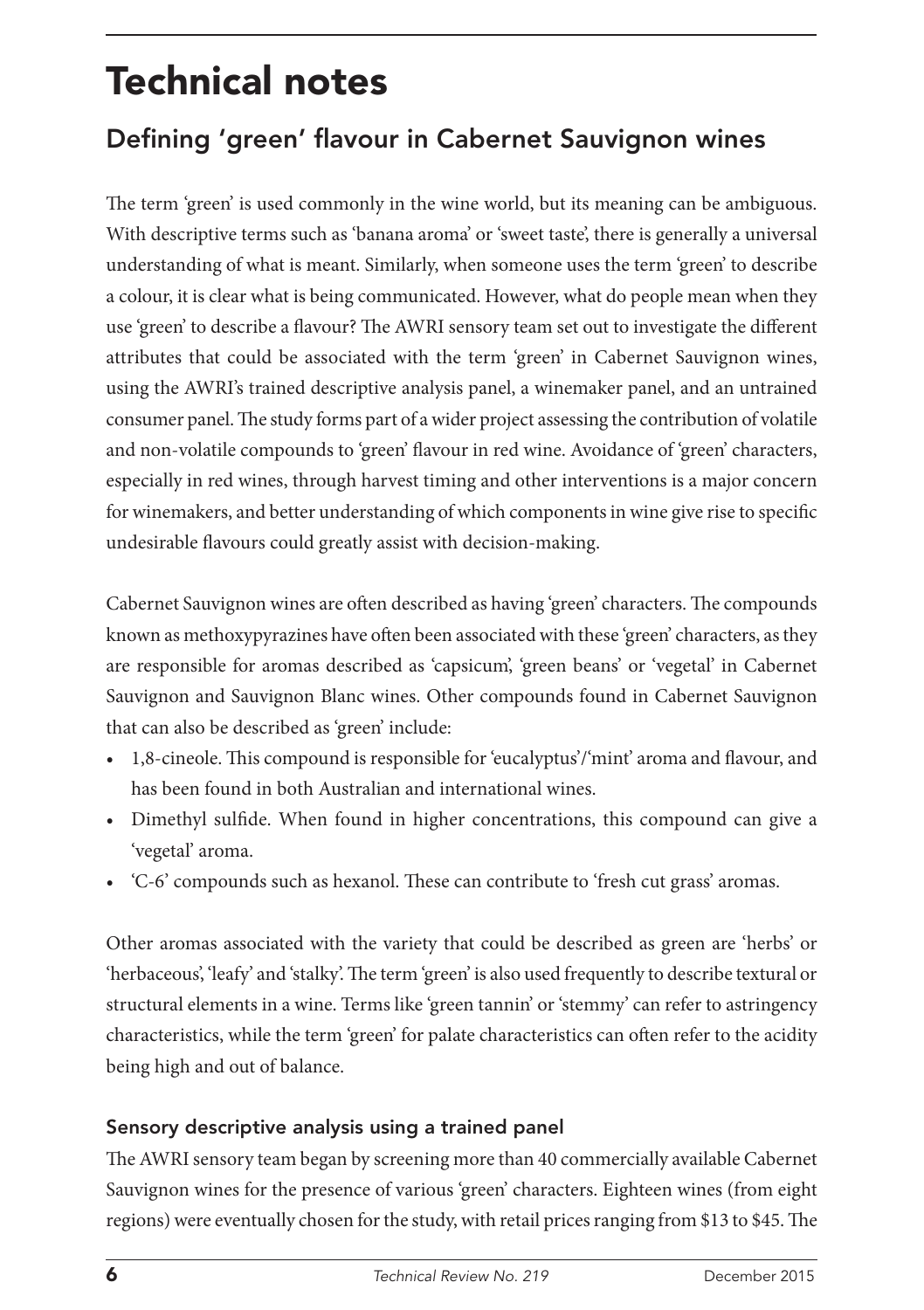wines selected were not intended to be representative of their particular regions, but were chosen simply as examples of wines with clear differences in various 'green' characteristics. Some wines with no evident 'green' sensory properties were also included.

Nine trained and experienced panellists from the AWRI's sensory panel were used to complete the descriptive analysis. The panellists have extensive experience in wine evaluation, but no technical wine background, so are not subject to possible biases of technically trained judges, and use non-technical, consumer-based terminology to describe differences among wines.

The 'green' terms chosen by the panel to describe the wines were 'green stalks' (green stalks, leaves, green capsicum); 'fresh herbs' (dill, mint, other fresh herbs)*;* 'eucalypt' (eucalyptus, dried herbs) and 'vegetal' (cooked vegetable) for aroma, and 'green stalks' and 'mint'/'herb' (mint, eucalypt, herbs) on the palate. Palate attributes such as 'acidity', 'astringency', 'bitterness' and 'viscosity' were also rated. The panel evaluated the wines against these terms in triplicate.

A Principal Component Analysis (PCA) plot of the data is shown in Figure 1. The main differences among the 18 wines can be seen from left to right, with those wines plotted to the far left of Figure 1 (Coonawarra\_1, Yarra\_1, Langhorne Creek\_2, Margaret River\_1 and Langhorne Creek\_1) rated highly in 'green stalks' aroma and palate, as well as 'vegetal' aroma and 'bitterness'. These wines were also rated by the sensory panel as lower in 'dark fruit', 'viscosity', 'overall fruit flavour', and in oak-related attributes, which were especially high in Coonawarra\_3, Clare\_1 and Adelaide Hills\_3 wines. There was also a clear separation of wines along the PC3 axis, with those wines plotted to the upper half of Figure 1 having higher scores



Figure 1. Principal component analysis plot of the sensory data for the 18 Cabernet Sauvignon wines. generated by the trained AWRI consumer-based sensory descriptive analysis panel.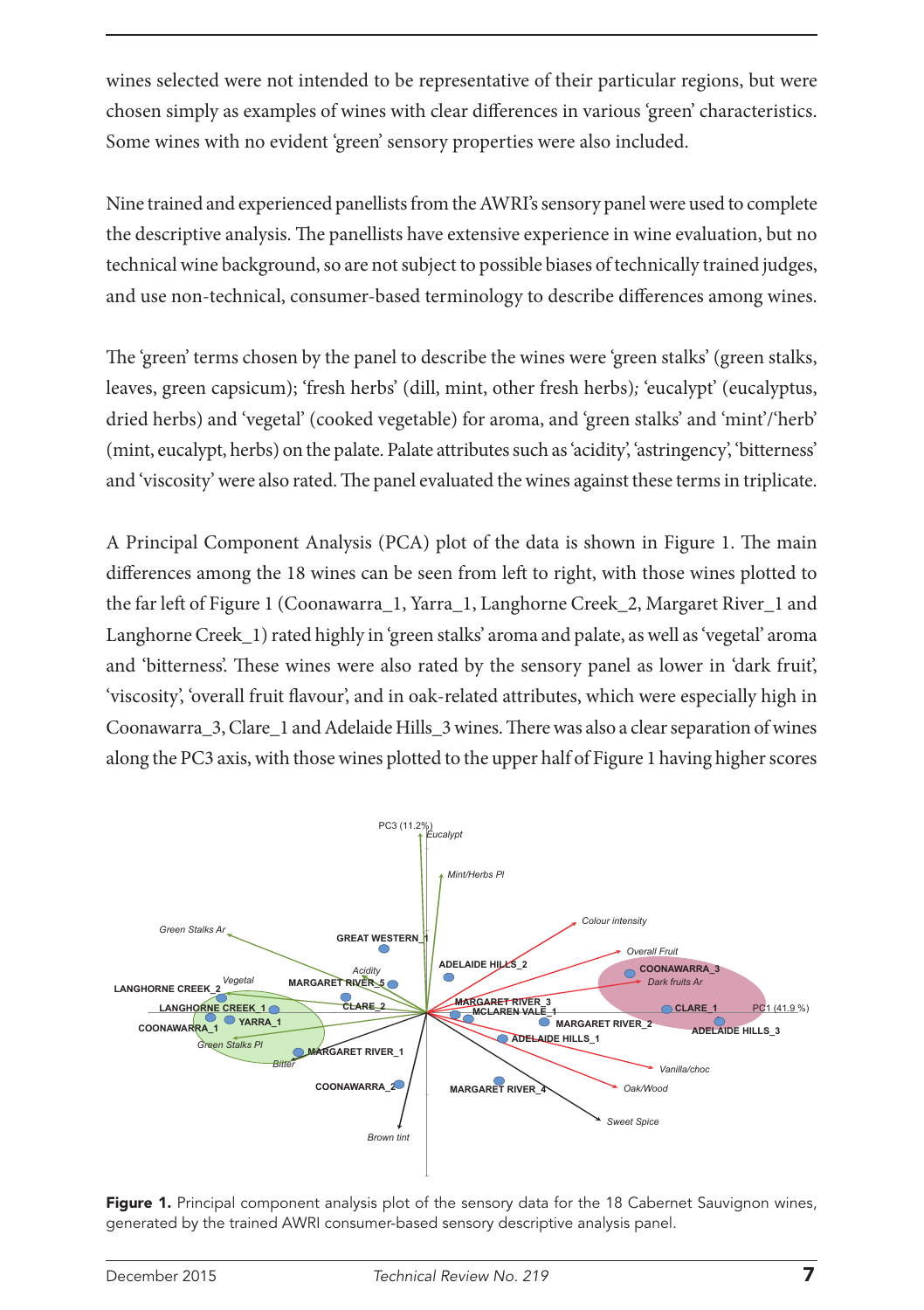for 'eucalypt' and 'mint'/'herbs'. The Great Western\_1 wine had a high 'eucalypt' attribute rating, while also being relatively high in the *'*green stalks', 'vegetal' and 'bitter' attributes, while the Coonawarra 3 wine, while rated highly in 'eucalypt' aroma, was rated low in the 'green stalks', 'vegetal' and 'bitter' attributes. These two wines, together with the Adelaide Hills\_2 wine, had an elevated concentration of the compound 1,8-cineole (7–11 μg/L).

While the differences are not shown in Figure 1, the wines were also rated for astringency and acidity. These attributes were unrelated to the 'green' aroma/flavour terms and showed a weak relationship with bitterness. Some wines such as McLaren Vale\_1 were rated high in astringency but were rated low in bitterness and the 'green' aroma attributes such as 'green stalks' and 'vegetal', while Clare\_2 was high in astringency and also in bitterness.

Overall, the trained panel sensory data provides a meaningful quantitative profile of each wine, and shows that lower fruit flavour and viscosity are generally features of the wines that had stronger 'vegetal' and 'green stalks'/'capsicum' flavour and aroma. While the various attributes can be interpreted alone as providing different sub-components of the 'green' concept, relating this data to winemaker and consumer impressions was the next important step.

#### Projective mapping

Twenty wine professionals participated in a projective mapping exercise, with each judge producing maps in duplicate. Panellists were mainly selected from the winemaking community of McLaren Vale, with three AWRI staff with winemaking backgrounds and two Treasury Wine Estates winemakers also part of the panel. All judges had at least six years of professional experience in the wine industry. The wines used for this exercise were the same 18 commercial Cabernet Sauvignon wines that were evaluated by the AWRI descriptive analysis panel. The judges were asked to evaluate each wine, identified only by a three-digit code, and then place it on a 60 cm  $\times$  90 cm sheet of paper according to their own criteria, with similar wines placed close to each other and dissimilar wines placed far apart from each other. Panellists were also asked to write comments beside the wines describing the characteristics responsible for the wine being placed where it was. Once all of the maps were completed the coordinate data and attributes/comments were entered into a sensory software package and a group map was obtained, along with the associated attributes/comments from the judges. The judges came up with 121 unique comments to describe the wines, and 18 of those terms related to 'green' characteristics. To be included in the data analysis an attribute had to have been used at least four times by the panellists; this reduced the number of terms to 52. Some of the terms used by the panellists were slightly different in syntax, but were interpreted to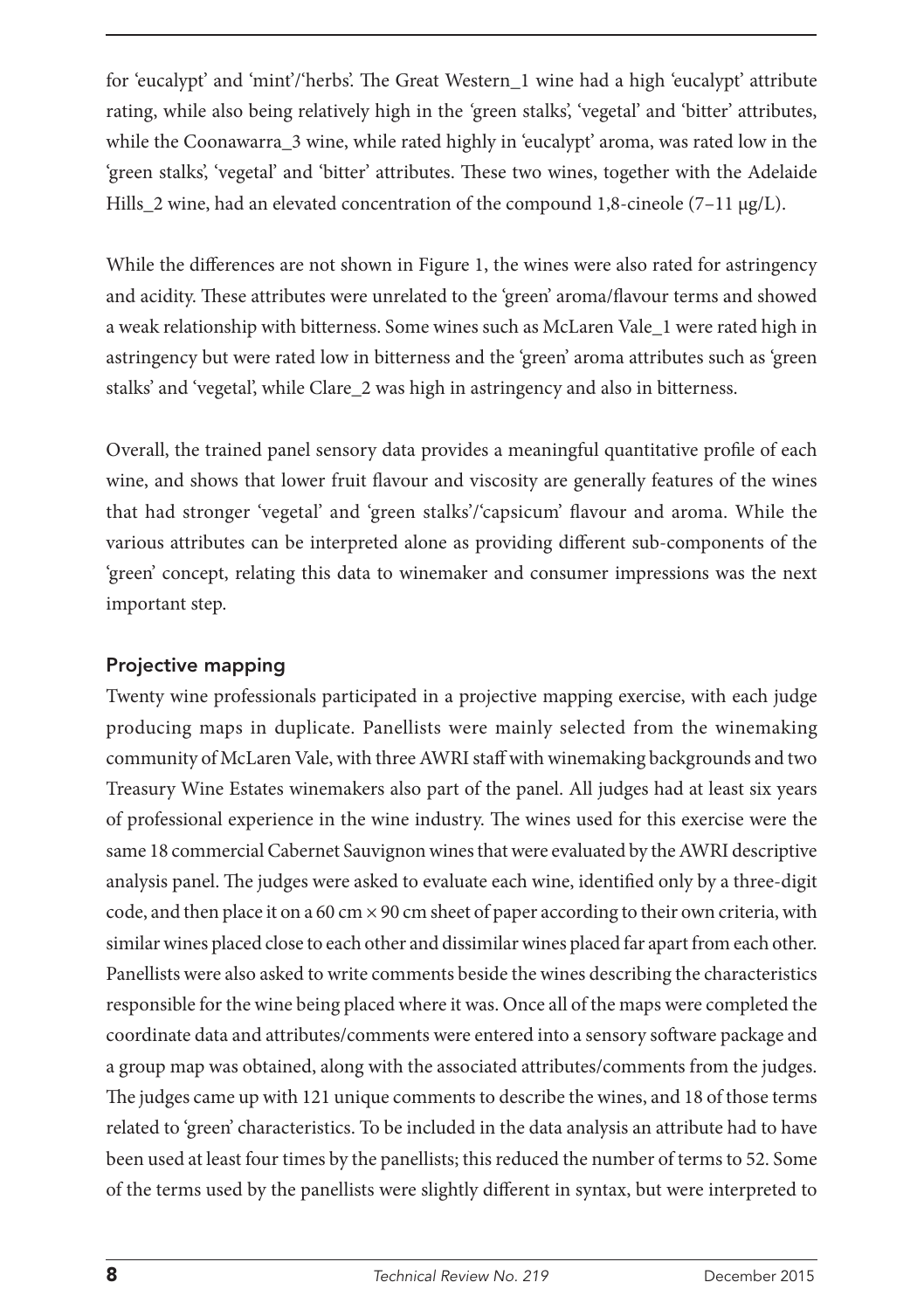have a very similar meaning, and therefore some terms were combined. For example, the terms 'tannic', 'tannin' and 'high tannin' were combined into the single term 'tannin'.

The plot of the winemakers' map in Figure 2 shows only 28% of the variance with the first two factors, with the third and fourth dimensions showing an additional 10% and 8% respectively. This indicates variability in the way the winemakers generated the maps, which is not unexpected in this type of sensory exercise.

The wines Coonawarra\_3, Clare\_1 and Adelaide Hills\_3 were positioned to the right of the map in Figure 2, indicated as having 'full body', 'oak', 'complex' and 'dense' characteristics. Interestingly, the wines Yarra\_1, Margaret River\_1, Langhorne Creek\_2 and Coonawarra\_1, which were rated by the AWRI sensory panel as highest in 'green stalks', 'vegetal' and 'bitterness', were also grouped together by the winemakers to the left of Figure 2, and described as having 'green tannin', 'simple', 'green', 'light', and 'herbal' characteristics, amongst other terms.

This map allowed links to be made between the descriptors used by winemakers and those from the trained panel. Results indicated, for example, that the term 'green tannin' used by winemakers for these Cabernet Sauvignon wines related to low flavour intensity and viscosity, and high 'bitterness', 'vegetal' and 'capsicum-like' flavour. The 'eucalypt' or 'mint' attributes did not relate to perception of 'green' characters by the winemakers. It is noteworthy that the term 'bitterness' was not used by the winemaker panel.



Figure 2. Plot of the projective mapping data and descriptors generated by 20 experienced winemakers for the 18 Cabernet Sauvignon wines.